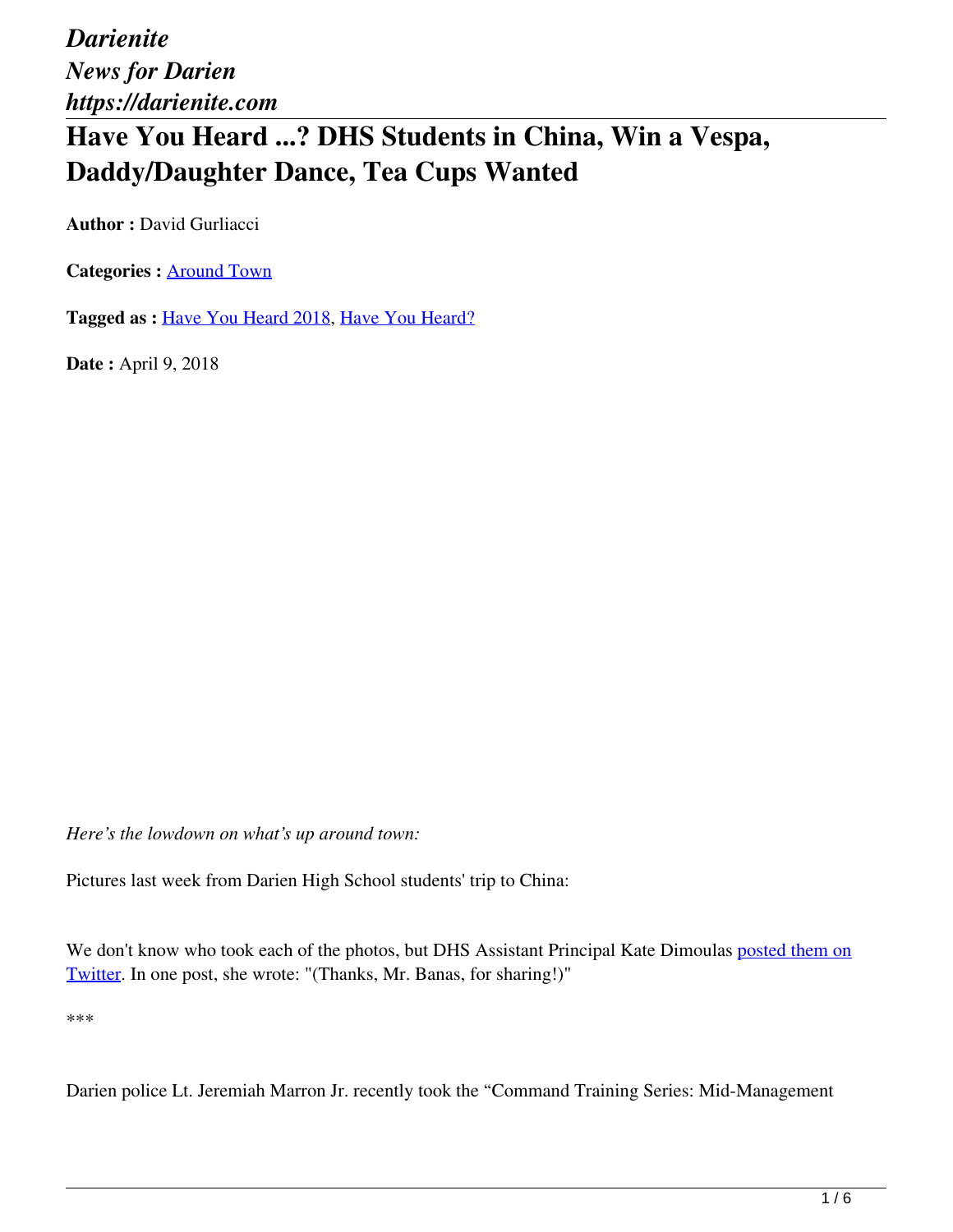Course," a one-week training program for upper-level personnel. It was presented by the Justice System Training and Research Institute at Roger Williams University in Bristol, R.I., in partnership with the New England Association of Chiefs of Police.

Coursework addressed contemporary concepts of management and leadership relevant to the responsibilities of first line supervisors in a modern police agency.

The program, presented March 19 to 23, discussed topics including operational leadership and management principles, problem-solving, organizational and interpersonal communications, labor relations, disciplinary issues, and ethical decision-making.

\*\*\*

Pictures from all over town:

\*\*\*

If you're thinking of joining the Darien YMCA, the Y has an offer for you — and if you're already a member, the Y has a second offer for you:

Bring in a new cleaning product when you join as a new or returning member and they'll waive your Joiner Fee — a \$100 value.

Already a member? Tell a friend to join and if they join as a new member, you'll get a \$100 credit for use on registration for a Y program.

The offers are good until June 1, 2018. All cleaning supplies will be donated to Darien Human Services Department.

(Darien Y scholarship recipients are not eligible for the refer a friend promotion, and the credit applied towards programs at the Darien YMCA only.)

\*\*\*

\*\*\*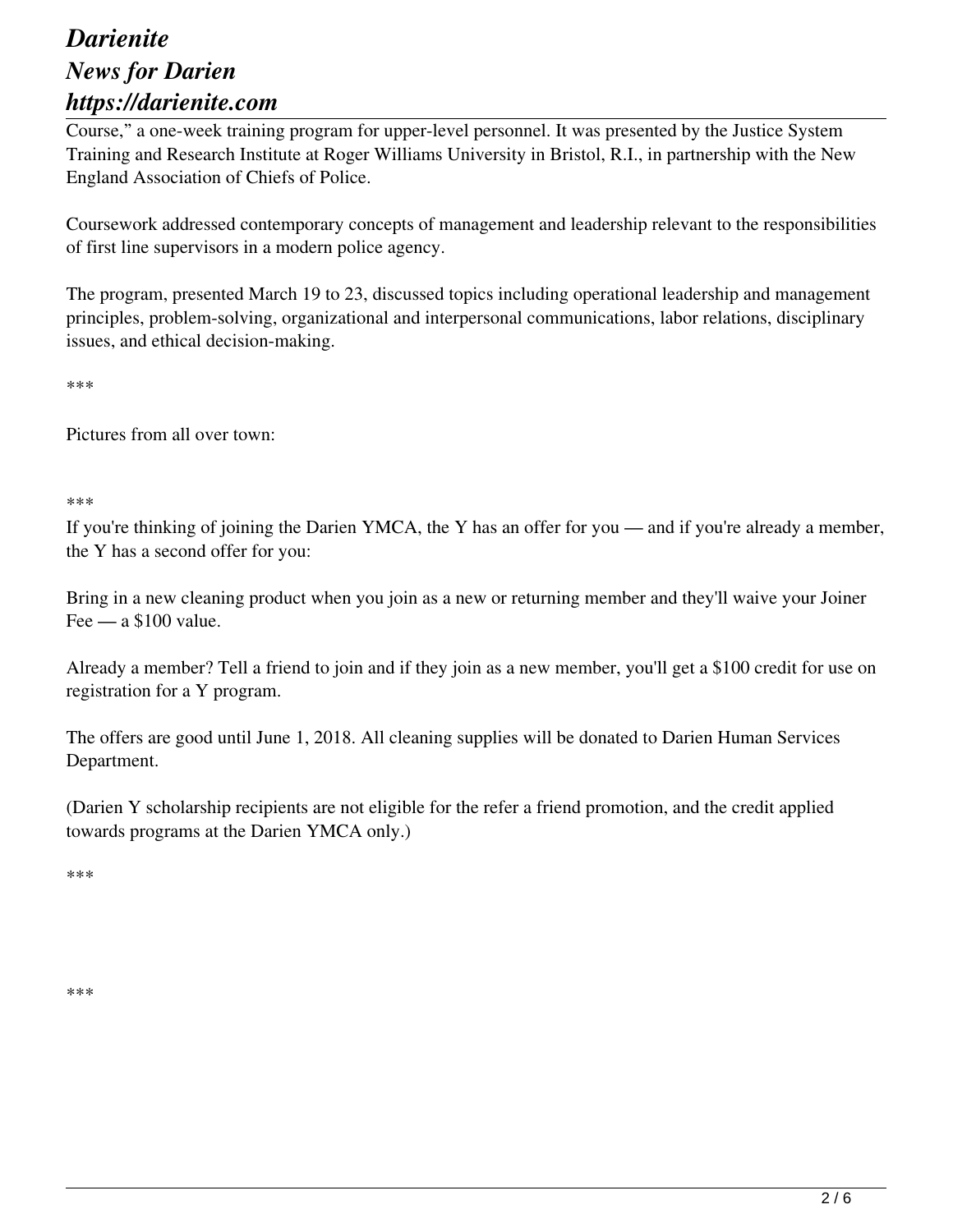**American Red Cross** 

Give blood. Help save lives.



# **Blood Drive Tokeneke Elementary School**

Gvm 7 Old Farm Road Darien, CT

## **Sunday, April 22nd** 9:00 AM to 2:00 PM

SPONSORED BY THE TOKENEKE PTO

To schedule your appointment visit REDCROSSBLOOD.ORG USE CODE: TOKENEKE

Streamline your donation experience and save up to 15 minutes by visiting RedCrossBlood.org/RapidPass to complete your pre-donation reading and health history questions on the day of your appointment.

1-800-RED CROSS | 1-800-733-2767 | redcrossblood.org | Download the Blood Donor App

C/2017 The American National Red Cross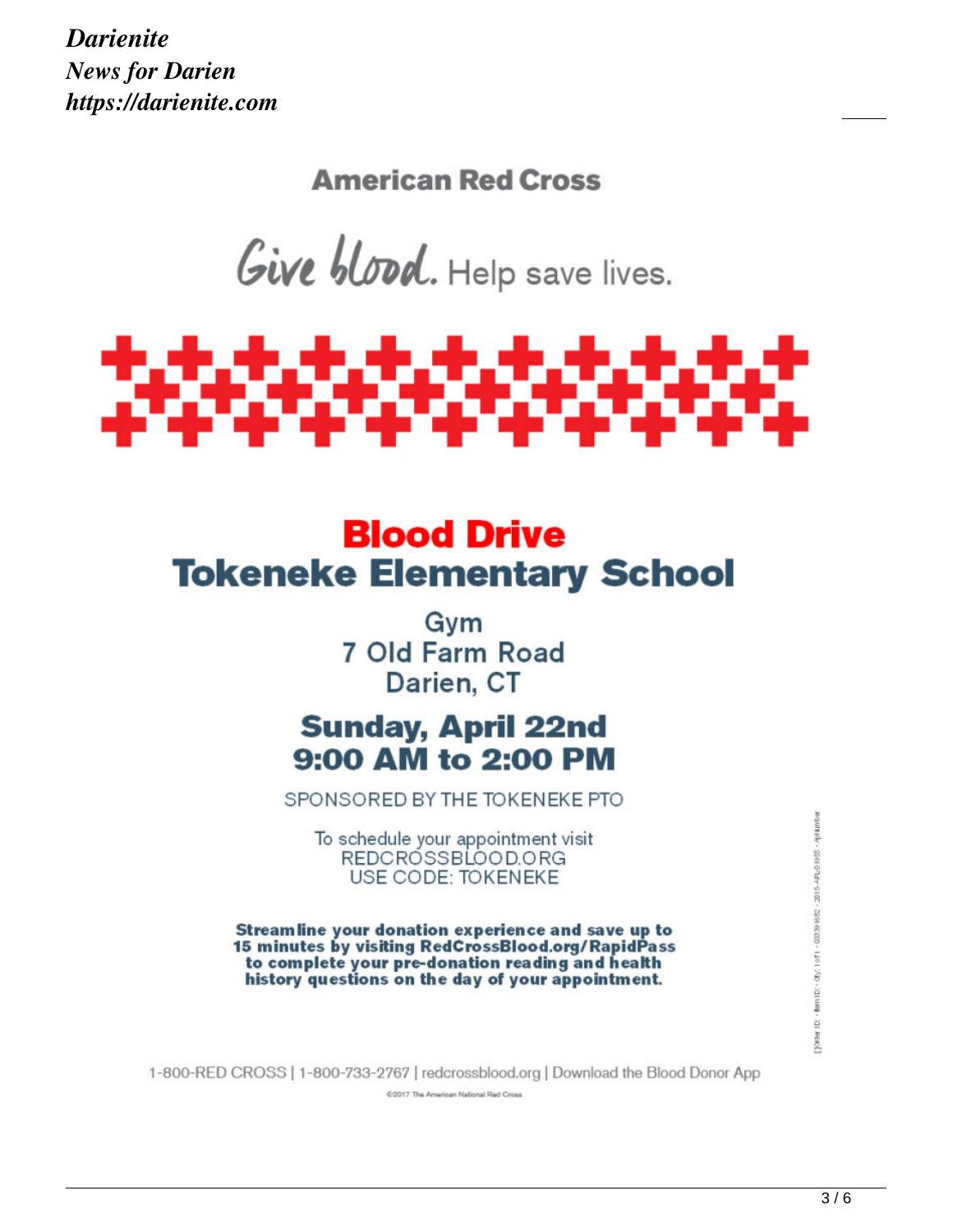#### *Click HERE to register.*

\*\*\*

Darien Rowayton Bank's new name is Laurel Road Bank (as of Jan. 15, officially) and Arthur Murphy, Jr. has been named vice president and branch manager of the Darien office, in charge of day-to-day operations of the branch.

"Art has a wealth of experience in retail banking with over thirty years in many different capacities from teller on up to most recently, regional manager," an announcement said. "The bank will be leveraging Art to lead its existing customer relations efforts, business development and community activities."

"Art is a lifelong resident of Stamford, where he currently lives with his wife and three children. Art is very active in his own community and intends on becoming more active in the Darien community as well."

\*\*\*

"Today, at Upper Crust Bagel Company, the Darien Police held their first casual meet-and-greet session known as 'Coffee with a Cop,'" the department said in a news release.

"Given that police work is often formal in nature, Officers enjoyed the chance to talk to residents in a more relaxed setting over a cup of coffee. The informal setting gave way to open conversations about trends, concerns, and other relevant topics that people wanted to discuss with an officer.

"The department plans on holding more of these sessions in the near future at varying locations around town, so keep an eye out for our next date so you can come visit with your officers."

\*\*\*

Anthony J. Homicki, Darien Assessor, advises all senior homeowners over the age of 65 who may be eligible for tax credits on their real estate property tax under the Circuit Breaker (State Program), Town Program, or Elderly Tax Deferral, that applications are being accepted now and must be filed before Monday, May 15, 2018.

Any homeowner reaching the age of 65 on or before December 31, 2017 and qualifies within the income limits, should come into the Assessor's Office and apply by May 15, 2018.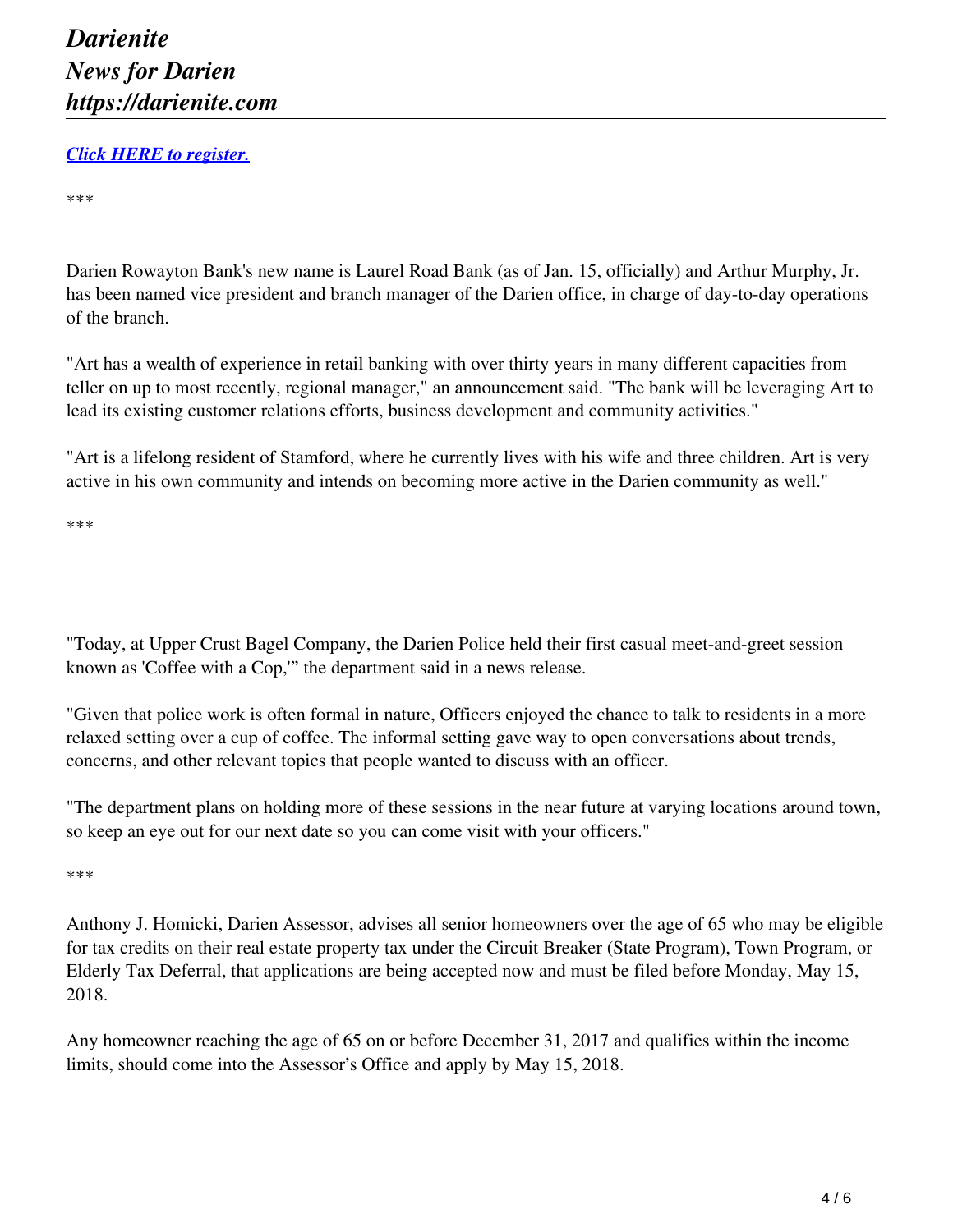To be eligible for credit, income must not exceed \$52,000 for married couples or \$44,300 for single persons. All income, including Social Security must be reported. Documentation of proof such as a copy of your 2017 Social Security 1099 form and a copy of your 2017 Income Tax Return is needed.

If you have any questions, including questions about the Elderly Tax Deferral option, please call the Assessor's Office @ 203-656-7310, Monday through Friday from 8:30 a.m. to 4:30 p.m.

*— announcement on page 7 in* the March 2018 issue *of "The Voice" newsletter of Darien Senior Activities Center*

\*\*\*

You can email the Mather Homestead at info@matherhomestead.com.

\*\*\*

- The catering division of Palmer's Market will be Greenwich Polo Club's exclusive caterer for the 2018 season, the store announced.
- Sacred Heart University recently announced that it's increasing the discount to 50 percent for first responders applying to its master of public administration program. "It is the university's way of showing appreciation for the risks they take and the sacrifices they make on a daily basis," said a Sacred Heart news release.

\*\*\*

Darien YMCA announced in its newsletter that new Life Fitness ICG7 spin studio bikes have arrived, and several of the new Discover SE3 Consoles Treadmills in the Y's fitness center.

"Pick up a guest pass and invite a friend to join you in an indoor cycling class!" the newsletter said. "Passes are available in the indoor cycling studio."

\*\*\*

If Darien residents are in need of a walker, wheelchair, crutches, or a cane, you can borrow them, on a short term basis, from Darien Human Services Loan Closet.

Just call 203-656-7328 to reserve what you need. You, or someone on your behalf, can stop by to pick up the equipment. There is no charge for this service.